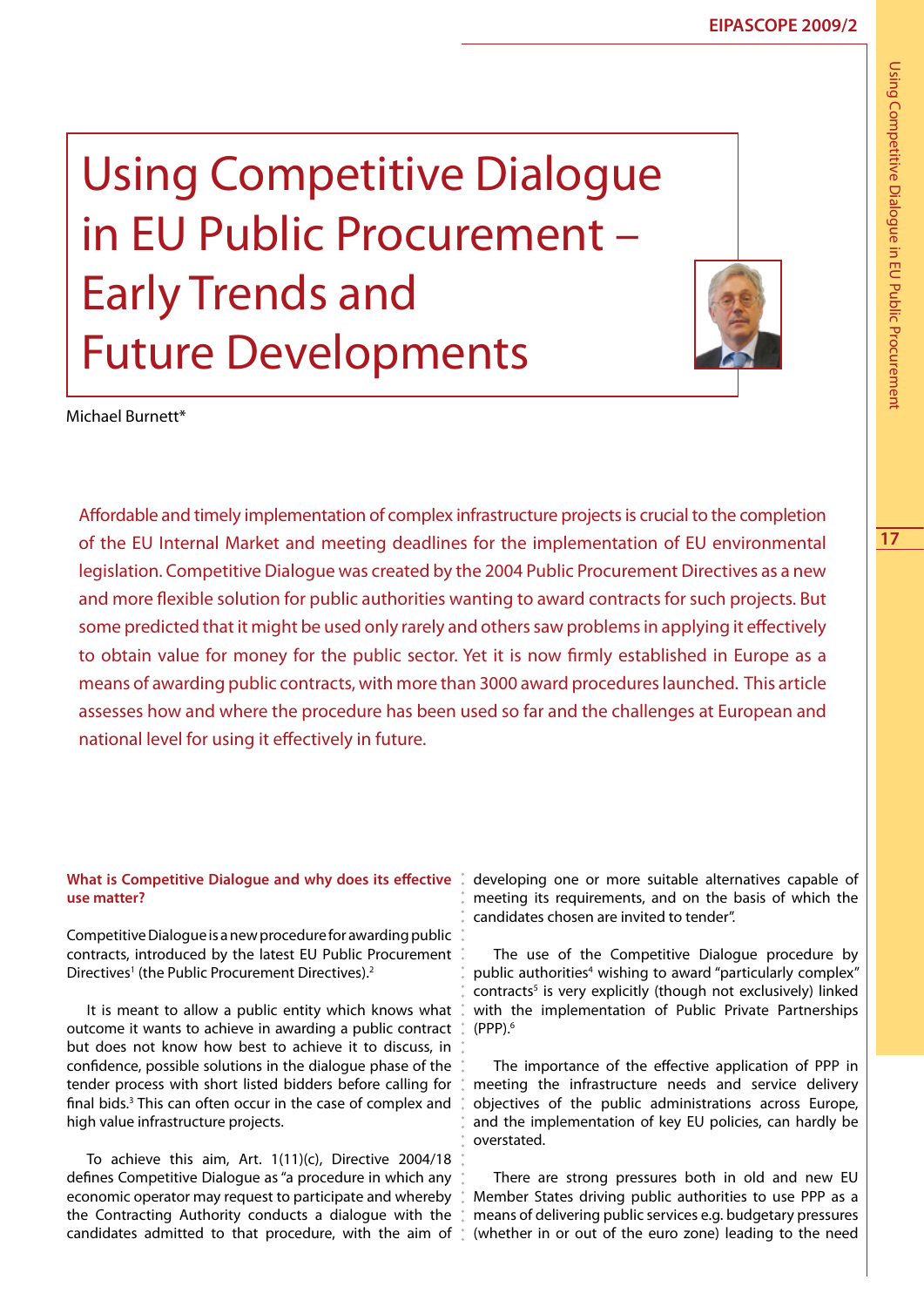for cost reduction, better revenue collection and financing of infrastructure investment and pressures from citizens as consumers with ever higher service expectations. In some cases public entities seek also to use PPP as a way of introducing private sector management skills for different methods of service delivery and use public assets more effectively.

One consequence of the budgetary pressures facing EU Member States is a "funding gap" between the financing needed to implement the policies and the public funds available e.g. by completing the Trans-European Networks (TENs), and enabling Member States, and particularly the new Member States, to comply with EU environmental legislation, which often have specific deadlines for implementation.

## **Why was the Competitive Dialogue procedure needed?**

Prior to the introduction of the Competitive Dialogue procedure, Contracting Authorities faced a dilemma in determining how to conduct a contract award for complex contracts.

Even if Contracting Authorities had a good idea in advance of the award process of the precise shape of the key features and the strengths and weaknesses of potential

solutions to their needs, and often they did not, there were practical difficulties in enabling them to remain open to the development of their ideas to improve those solutions.

Competitive Dialogue aims to make it easier for the public sector to avoid legal challenges in awarding complex infrastructure contracts.

procedure, Competitive Dialogue, "in response to the finding that the "old" Directives, Directives 92/50/

They faced the choice between the Restricted Procedure: and the Negotiated Procedure but:

- • The Restricted Procedure constrained competitive innovation between suppliers and prohibited negotiations once the award process had started, in essence by requiring the Contracting Authority to have defined the service specification (what was to be done, how and to what standards) and the contractual terms and conditions in advance of the process. This was restrictive, particularly for PPP contracts, even if the Contracting Authority prepared an outcome-based specification, because the Authority may not have incorporated the most innovative solutions into the specification and, even if it had, the Restricted Procedure, though permitting clarification and supplementing of information in tenders, does not allow post offer negotiations.7
- The Negotiated Procedure, while allowing such competitive innovation, and in particular allowing post offer negotiations, was intended to be an exceptional procedure designed to be very difficult to justify under the former EU Public Procurement Directives.<sup>8</sup>

In reality the boundaries of both were stretched - in the Restricted Procedure post-offer clarification became quasi-negotiation and, prior to the issue of the Invitation to Tender it was possible for a Contracting Authority to consult the short list on the draft contract documentation, whereas Contracting Authorities often hid behind legal opinions justifying the Negotiated Procedure which were EEC, 93/36/EEC and 93/37/EEC, do not offer sufficient flexibility with certain particularly complex projects due to the fact that the use of negotiated procedures with publication... is limited solely to the cases exhaustively listed in those Directives".<sup>9</sup>

# **Early trends in the use of Competitive Dialogue in the EU**

### **Extent of use of Competitive Dialogue**

Competitive Dialogue has started to be used widely within the EU, following the transposition of the Public Procurement Directives into national law, which was due to be completed by 31 January 2006.

As of 19 June 2009, 3027 contract notices relating to Competitive Dialogue procedures had been published in the Official Journal of the European Union.10 This appears to have allayed the concerns expressed by some early commentators $11$ that Contracting Authorities may be unwilling to use the procedure on the grounds that it does not provide sufficient flexibility as compared to the Negotiated Procedure.

The use of Competitive Dialogue is nevertheless very uneven to date as between EU Member States, with 80.4% of the cases where Competitive Dialogue has been used being in France (40.9%) and the United Kingdom (39.5%). A further three Member States, Germany, Poland and the Netherlands, account for 9.3% of the number of contract notices, with the remaining 22 Member States and other bodies, including European institutions and agencies, accounting for slightly more than 10% of the total number of notices.

- Losing bidders moved on to the next opportunity and/ or were often reluctant to be seen to be aggrieved lest they prejudice their chances for future opportunities either with the Contracting Authority or more widely in the market.
- The variability of independent national scrutiny and ease of securing redress meant that the practices did not come to light in a consistent way.
- The Commission focused its resources and energies on challenging the use of the Negotiated Procedure without prior publication rather than the use, per se, of the Negotiated Procedure where the Contracting Authority had at least published a notice in the OJEU.

This situation was nevertheless unsatisfactory, forcing Contracting Authorities to choose between the need for flexibility and the need for legal certainty, because they could not be certain that the Commission would not change its focus and start to challenge more regularly the use of the Negotiated Procedure with prior publication or a broader interpretation of what was permitted after the receipt of tenders by Restricted Procedure.

The Commission recognised this situation but did not want to widen the scope of

> the use of the Negotiated Procedure with notice and thus proposed a new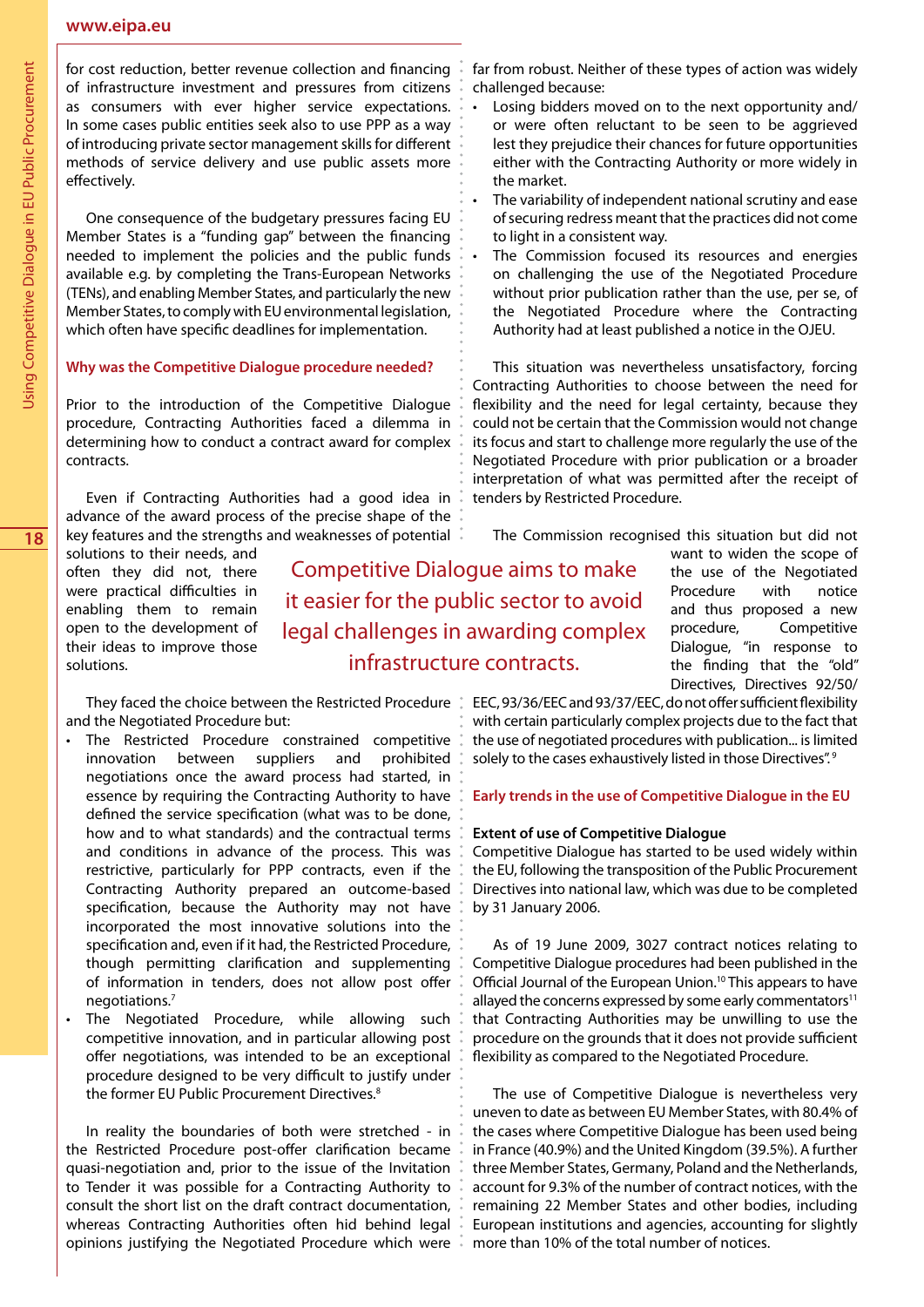# **Methods of application of Competitive Dialogue12**

The legal provisions of Art. 29, Directive 2004/18 for the dialogue phase of the Competitive Dialogue Procedure may be summarised as follows i.e. that:

"Contracting Authorities shall open, with the

the means best suited to satisfying their needs. They may discuss all aspects of the contract with the chosen candidates during this dialogue".

- "During the dialogue, contracting authorities shall ensure equality of treatment among all tenderers. In particular, they shall not provide information in a discriminatory manner which may give some tenderers an advantage over others. Contracting Authorities may not reveal to the other participants solutions proposed or other confidential information communicated by a candidate participating in the dialogue without his/her agreement".
- • "Contracting Authorities may provide for the procedure to take place in successive stages in order to reduce the number of solutions to be discussed during the dialogue stage by applying the award criteria in the contract notice or the descriptive document. The contract notice or the descriptive document shall indicate that recourse may be had to this option".
- "The Contracting Authority shall continue such dialogue until it can identify the solution or solutions, if necessary after comparing them, which are capable of meeting its needs".
- "Having declared that the dialogue is concluded and having so informed the participants, Contracting Authorities shall ask them to submit their final tenders on the basis of the solution or solutions presented and specified during the dialogue. These tenders shall contain all the elements required and necessary for the performance of the project".

As regards the post tender phase, Directive 2004/18 provides that:

- "(The final tenders received) may be clarified, specified and fine-tuned at the request of the Contracting Authority. However, such clarification, specification, finetuning or additional information may not involve changes to the basic features of the tender or the call for tender, variations in which are likely to distort competition or have a discriminatory effect".<sup>13</sup>
- "At the request of the Contracting Authority, the tenderer identified as having submitted the most economically advantageous tender may be asked to clarify aspects of the tender or confirm commitments contained in the tender provided this does not have the effect of modifying substantial aspects of the tender or of the call for tender and does not risk distorting competition or causing discrimination".14

But both of these sets of provisions in Directive 2004/18 leave Contracting Authorities with significant discretion in the implementation of the Competitive Dialogue Procedure, though subject to the need to comply with EU Treaty principles enshrined in the Public Procurement Directives of

equality of treatment and non-discrimination, and different approaches to the dialogue phase and the post tender phase are starting to emerge.

# **The conduct of the dialogue phase**

Competitive Dialogue is now firmly established in Europe as a means of

awarding public contracts, with more

than 3000 award procedures launched.

candidates selected... a dialogue... to identify and define : The emerging evidence of practice to date in the dialogue

phase is that different decisions are being made about the number of phases in the dialogue, the objectives of the dialogue sub-phases, how the phases are conducted, the time to be allowed for the dialogue phase, the

information to be requested from bidders in the dialogue sub-phases, whether or not elimination of solutions should occur during the dialogue phase and, crucially, the position which the Contracting Authority needs to arrive at by the end of the dialogue phase.

The current methods of conducting the dialogue phase may be summarised as follows:

- Inviting several solutions, then narrowing the differences between them towards a single merged solution i.e. to use the early part of the dialogue phase to develop a hybrid solution (one based on the best features of the solutions proposed by the different participants).<sup>15</sup>
- Inviting outline solutions and then one or more progressively more detailed solutions.
- A consecutive approach i.e. dialogue first on technical/ operational aspects and then on financial aspects of the offer.
- • Starting from a provisionally preferred solution of the Contracting Authority and inviting bidders to comment on it by marking up the solution as the basis of the dialogue.

All of the approaches described here are compatible with the legal requirements for the Competitive Dialogue procedure in general and the dialogue phase in particular. But the fact that they are legally permissible does not mean that, in terms of the likelihood of securing value for money for the public sector, they are necessarily equally effective.

The main conclusions emerging from these different approaches are that:

- Most of the approaches have, in practice, led to at least two sub-phases within the dialogue phase.
- There has not always been sufficient clarity about the objectives of each sub-phase i.e. what the Contracting Authority needs to have achieved at the end of each subphase.
- • The methods used in the dialogue phase have converged towards written submissions by bidders, regular one to one discussions between the parties, presentations by bidders, availability of information through extranets, access by bidders to relevant personnel of the Contracting Authority and submission of interim solutions by bidders. The time allocated in practice by Contracting Authorities for the dialogue phase has varied widely, with the observed range being between one and eight months.
	- There are practical difficulties associated with the approach of inviting outline, then detailed solutions because of the pressure that it creates on the Contracting Authority if it has failed to devote sufficient resources

**19**

Using Competitive Dialogue in EU Public Procurement

Using Competitive Dialogue in EU Public Procurement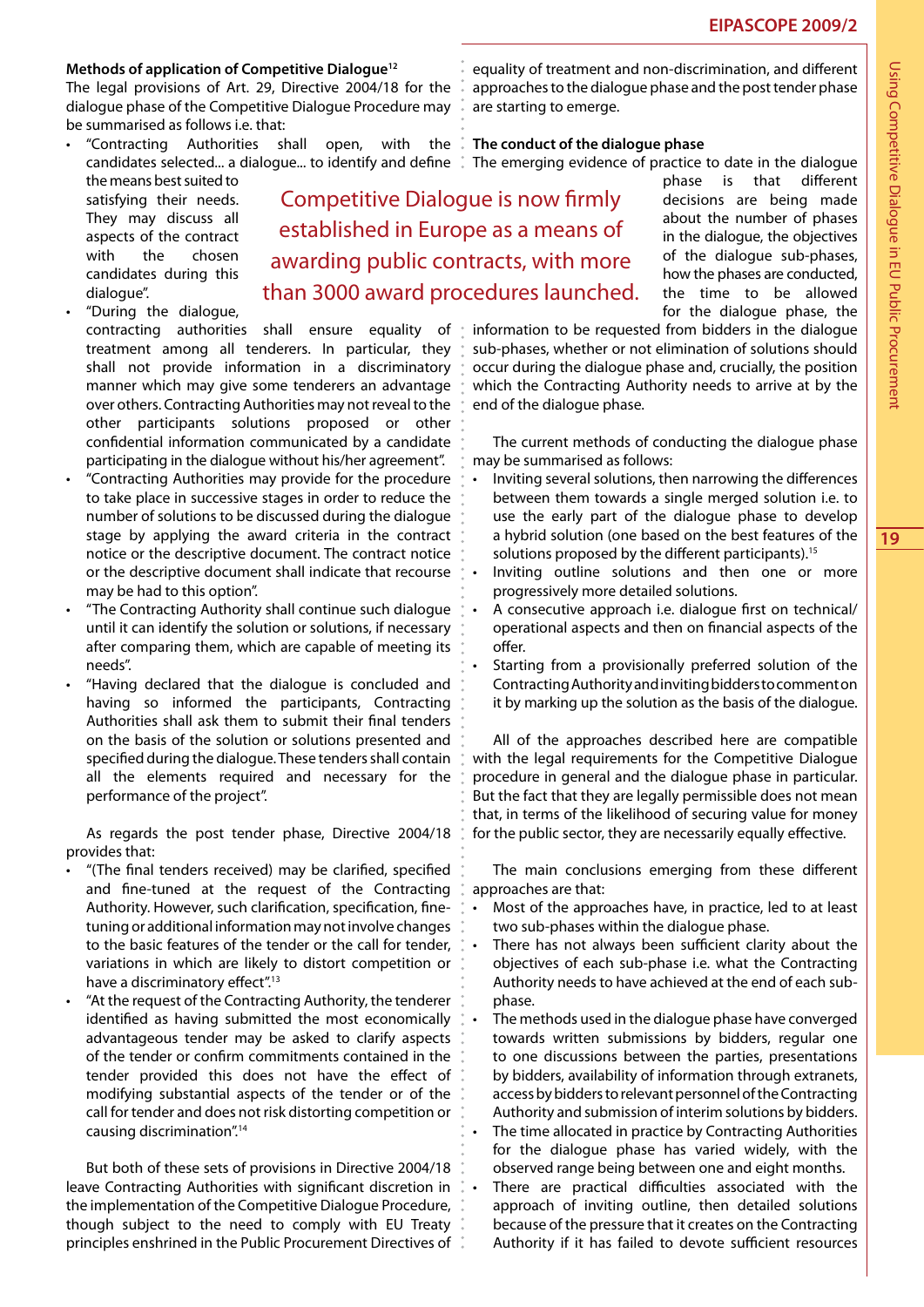**20**

to understand the issues associated with the project in detail and to work out its approach to them in advance of discussions with bidders, thus placing it at a disadvantage in the dialogue.

It is difficult in practice to separate out the technical/ operational and financial aspects of a bid because of the links between the cost of project and its scope, duration and performance standards.

# **The conduct of the post tender phase**

In the conduct of the post tender phase there are different interpretations of the terms "clarifying", "specifying" and "fine-tuning" tenders, and, following the selection of the winning bidder, where there are different interpretations of the terms and "clarify aspects of (the winning) tender" and "confirm commitments in (the winning) tender".

Where these terms are interpreted restrictively, the post tender phase can be completed quickly, in contrast to the post-offer phase in the Negotiated Procedure which in many cases has lasted between 12 and 18 months.

# **Challenges for the future**

An experimental period in the use of the Competitive Dialogue procedure has, broadly, been beneficial. Diversity of practice to date has created an opportunity to assess different emerging practice in the application of Competitive Dialogue and to blend it with existing good practice in the Negotiated Procedure.

But, having had the opportunity to experiment with different approaches, it raises several questions about the development of future practice in the application of Competitive Dialogue.

Are all the emerging approaches equally valid? And how should their fit with the key criterion of achieving value for money through transparent and competitive procurement be assessed?

Most importantly, are there now clear benefits to standardising the approach to the application of Competitive Dialogue and clear pointers to aid the development of an optimal methodology, i.e. one which will promote value for money for the public sector?

These questions mainly centre on two areas i.e:

- The extent to which the core approach to the dialogue phase should be consultative or investigative.
- The extent to which the terms "clarifying", "specifying" and "fine-tuning" tenders, and, in the phase following the selection of the winning bidder, "clarifying aspects of (the winning) tender" and "confirm commitments in (the winning) tender" should be permissive or restrictive.

## **A consultative or investigative approach to the dialogue phase?**

These approaches may be distinguished as follows:

Competitive Dialogue has been applied in several different ways so far but not all of them are equally effective in achieving value for money.

A consultative approach to the dialogue phase is one, in essence, based on the Contracting Authority's solution(s) i.e. a solution or solutions developed by the Contracting Authority as its provisionally preferred solution(s) and launched by it at the opening of the dialogue phase. In practice, this means that the dialogue phase will start with the marking up (proposed amendments/comments) by bidders of the Contracting Authority's preferred solution(s).

This enables the Contracting Authority to manage the dialogue phase with reference to its own provisionally preferred solution(s), basing it on variations to its own solution.

Put simply, the consultative approach defines the dialogue phase as, in principle, a dialogue about a single solution - that of the Contracting Authority - and variations about implementing that solution rather than competition between different solutions of different bidders:

An investigative approach to the dialogue phase is one based on bidder-driven solutions. This starts from a definition by the Contracting Authority of its objectives and desired outcomes but less definition of the elements of the preferred solution(s). In this method, the dialogue phase will typically start with the submission of outline solutions by the bidders which subsequently become more refined during the course of the dialogue.

**A permissive or restrictive approach to the post-tender phase?**

> What may be termed a permissive approach to the post tender phase may be characterised as an attempt to base the approach to that stage of the award process on the approach often applied in the Negotiated Procedure, i.e. with the fast track selection of a "preferred bidder" on the basis of heavily conditional offers, or, in some cases, indicative offers. This was then followed by lengthy post-tender negotiations

with the "preferred bidder" after competition had been eliminated, often on significant elements of the contract.<sup>16</sup>

In a restrictive approach, the extent to which changes are made to the contract after tenders have been submitted and even more so after the selection of the winning tender are minimised by:

- A wide definition of what constitutes the "basic features of a tender" and "substantial aspects of the winning tender".
- • A wide definition of what might be regarded as an actual or potential distortion of competition or what might have a discriminatory effect at that stage.
- Consequently, a narrow definition of how much and what type of variation to tenders can be permitted in the process "clarifying", "specifying" and "fine-tuning" the final tenders and of "clarifying aspects of (the winning) tender" and "confirming commitments in (the winning) tender".

In such a restrictive approach, it also means that the process of "clarifying", "specifying" and "fine-tuning"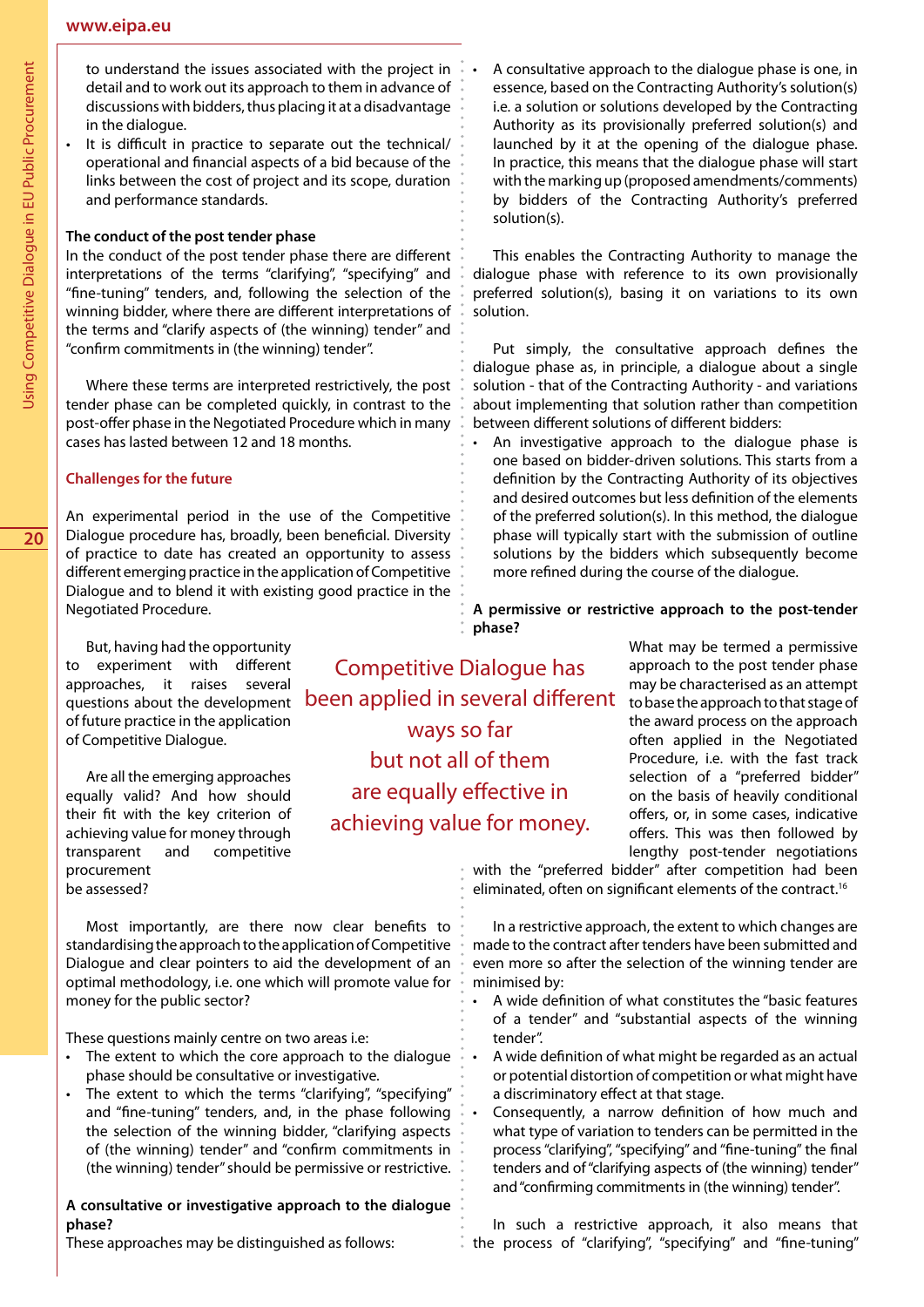tenders and "clarifying aspects of (the winning) tender" and "confirming commitments in (the winning) tender" refers solely to actions taken by the Contracting Authority and does not include the right of bidders to re-open issues resolved at an earlier stage in the process or to amend their tender.

#### **Conclusions**

The author's view is that it would be desirable in the context of securing value for money for the public sector if a consultative approach to the dialogue phase were to emerge as good practice, though, using such an approach, the dialogue phase can only be launched when the Contracting Authority has a clear prior understanding of the possible technical solutions, the strengths and weaknesses of those solutions, the optimal allocation of risks, and the approximate cost of the solutions.

Ultimately, a Contracting Authority will, in any event, as part of the process of determining the final form of the contract and of evaluating the tenders, have to form judgments on these matters, so this approach is likely to represent a shift

in the timing of work by the Contracting Authority (and thus the timetable for different phases of the procedure) rather than an increase in its overall workload or increase in the overall elapsed time for the procedure.

Furthermore, developing a prior understanding of the potential solutions is not only desirable but should be a logical next step for a Contracting Authority if it has conducted a rigorous market assessment before launching the opportunity, supplemented, if necessary by pre-dialogue discussions with the short list. Such pre-dialogue discussions are not forbidden by Directive 2004/18, to the extent that they do not distort competition, i.e. that such discussions do not give one or more economic operators an unfair advantage over others (because of, for example, having received more or more detailed information). They will also have to do so to develop outline and final business cases, where this forms part of the process of investment appraisal of projects, for subsequently seeking approval for their inclusion in capital expenditure programmes and launching the procurement.

Put simply, it enables the Contracting Authority to stay in control of the process of arriving at the ultimate optimal means for delivering the project which is the subject of the award procedure.

It is also worth noting that, following the inclusion in Directive 2004/18 of provisions<sup>17</sup> requiring the disclosure of the award criteria and their weighting,<sup>18</sup> recent court judgments, both in the ECJ and national courts, have marked a trend towards a requirement for more detailed disclosure of the basis on which contracts are awarded i.e. not merely of the main evaluation criteria and their weighting but also of the award sub-criteria.19 This is in order to fulfil the obligation of Contracting Authorities to ensure that tenderers should be aware of all elements to be taken into account in evaluating tenders, including their relative importance.

The fact that there is now likely to be greater disclosure of the basis on which contract are awarded (and thus closer scrutiny and potential challenge) is another reason why Contracting Authorities should tend towards the consultative approach to the dialogue phase. Put simply, the greater the detailed understanding by a Contracting Authority of how its needs might be met, the greater will be its ability to refine the evaluation criteria and their weighting in a way which enables them to meet the demands of this additional scrutiny.

Similarly, the author considers that the emergence of a restrictive approach to the post-tender phase as being desirable, as well as being, in the author's view, implicit in the wording of the legislation.

The main weaknesses of the permissive approach to the post-tender phase in a Competitive Dialogue Procedure are already evident from its application in the Negotiated Procedure i.e.:

• It leaves the Contracting Authority in a weak negotiating position and that, therefore, there is a risk that the terms

If properly applied, Competitive Dialogue leads to the detailed planning necessary for effective procurement of infrastructure.

of the contract finally agreed will become significantly less favourable to the public sector than those envisaged at the time the preferred bidder was selected. This is because the preferred bidder may subsequently seek to introduce qualifications and

conditions associated with the matters included in the initial offer which are stated to be guaranteed and which were relied upon by the Contracting Authority in selecting the preferred bidder. In the case of PPP contracts this frequently occurred because of the demands of lenders not sufficiently engaged with the process until the winning bidder was selected.20 In practice, it is then difficult for a Contracting Authority to resist pressure arising from the momentum of the negotiations and the time invested in the process to date to strike a deal which may no longer then represent value for money as compared to alternative service delivery methods originally considered in the options appraisal and/or the terms offered by the second placed bidder. The consequent risk is that, if the final contract signed is one which, in the view of the nearest contender to the preferred bidder, could have been negotiated with them on terms as favourable as those ultimately agreed with

the preferred bidder, there may be a challenge from nearest contender which could be embarrassing, time consuming and expensive to respond to.

The arguments for a restrictive approach thus rest on both value for money grounds i.e. of the benefits of substantially fixing the terms of the contract while bidders are subject to competitive pressures, and on legal grounds i.e. to minimise the risk of breaching the principles of transparency, equality of treatment and non-discrimination.

In the case of Competitive Dialogue, the argument for a restrictive approach is enhanced by the provisions of Directive 2004/18, since there is also the explicit freedom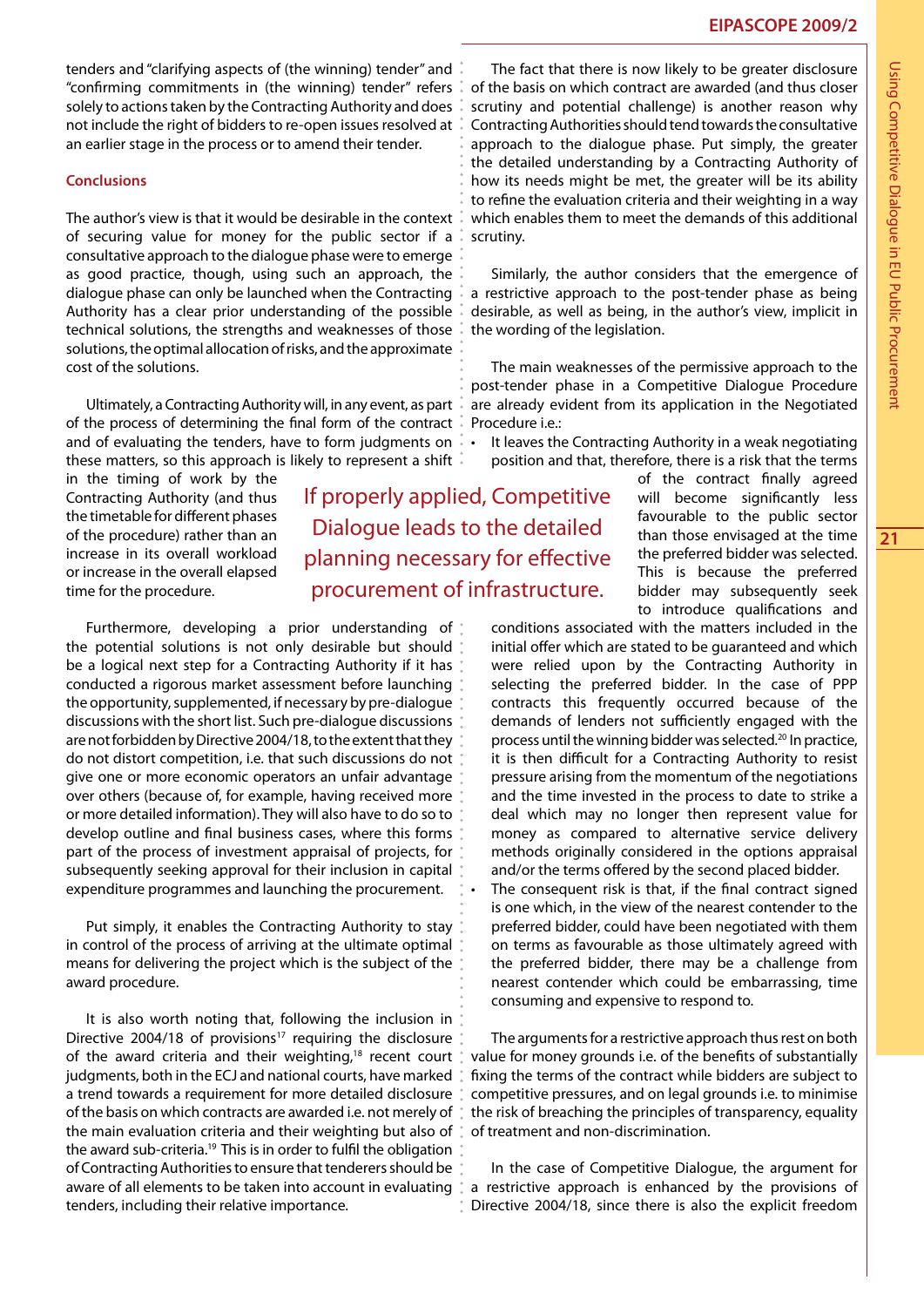### **www.eipa.eu**

to opportunity to resolve uncertainties during the dialogue phase because all aspects of the contract may be discussed and by the requirement in Art. 29(6) of Directive 2004/18 that the final tenders "shall contain all the elements required and necessary for the performance of the project".

The use of a restrictive approach is not, however, solely for the benefit of the Contracting Authority – it can also act as protection to bidders from attempts by the Contracting Authority to re-negotiate the contract in its own favour as part of the post tender process.<sup>21</sup>

But the emergence of an optimal methodology for the application of the Competitive Dialogue Procedure remains in the balance – there is, for example, no case law to date relating to the Competitive Dialogue Procedure in the ECJ and very little in national courts. Lack of legal certainty might thus lead Contracting Authorities to refrain from using this new procedure and lead them to use instead the Negotiated

Procedure with which they are much more familiar, despite the legal risks associated with that route.

Similarly, such guidance from the European Commission and at national level as exists $22$  for the practical application of the Competitive Dialogue Procedure does not fully address many of the key questions faced by Contracting Authorities aiming to ensure that the public sector optimises the likelihood that it will obtain value for money in the award of long-term high value contracts such as PPP.

The need to improve Europe's infrastructure and the effective implementation of key European policies, such as compliance with environmental legislation and the completion of the Internal Market, at an affordable cost is pressing and thus, therefore, in the author's contention is the emergence of guidance on the effective practical application of the Competitive Dialogue Procedure.